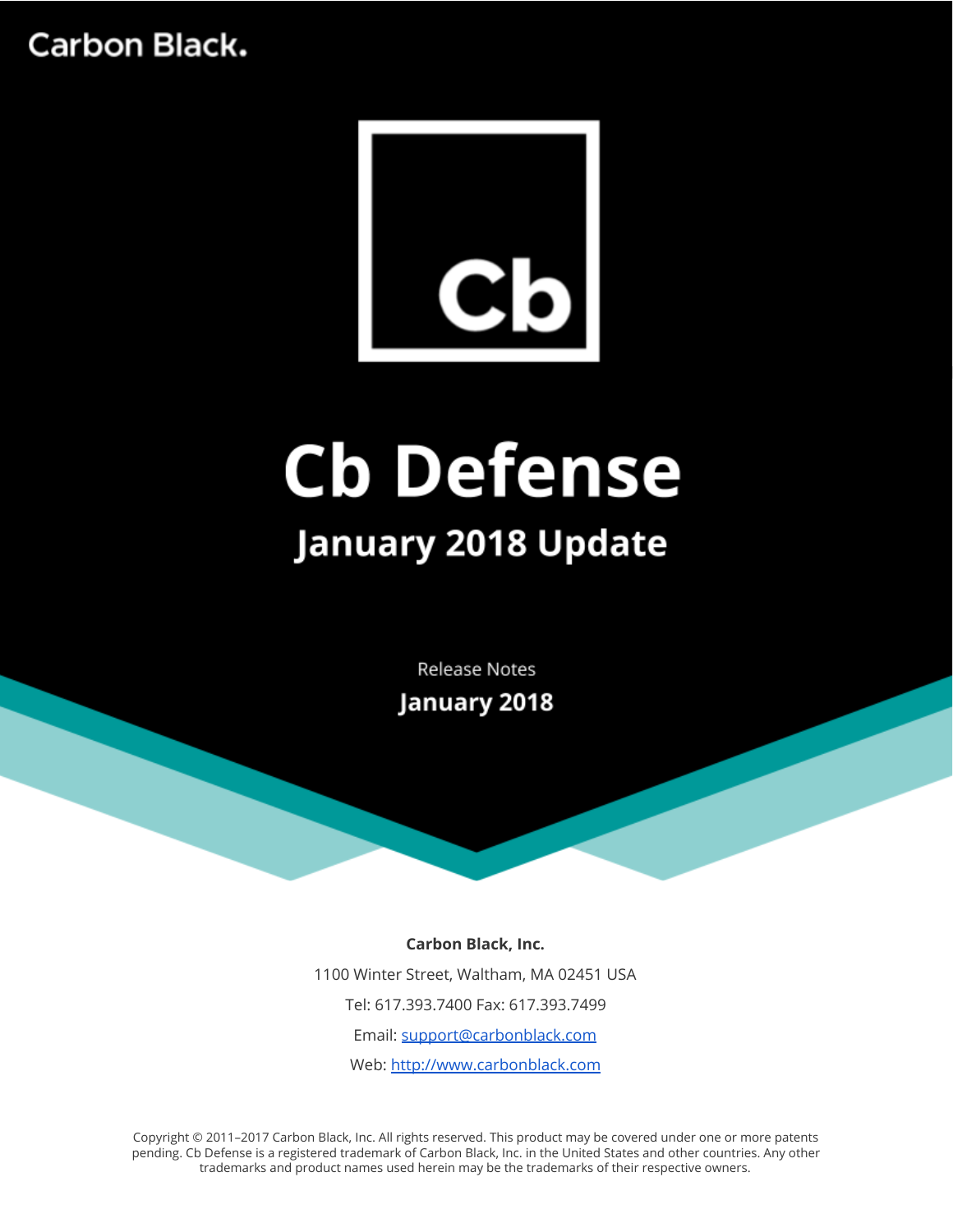### **General Notes**

Starting the second week in January 2018, Cb Defense customers will receive an automatic upgrade to the Cb Defense Management Console. This document describes usability and performance improvements and bug fixes in the October release.

### **Features**

### **Predictive Policy Searches**

On the Investigate page, eight unique Suggested Searches have been added to help you predict how new policy rules would be applied to endpoints in your environment. As you click into the investigate search box, the suggested searches appear. Select one of the searches, which are each named after policy rule operations. The searches are made up of a combination of Threat Indicators and TTPs. Add a reputation to the search definition to determine what to enter in the application field of a new policy rule. Utilizing the reputation (application field) in tandem with the suggested search (operation field) helps you more easily map events in your environment so that you can created advanced policy rules.

|                                              | Cb DEFENSE                                                                       |  |  |
|----------------------------------------------|----------------------------------------------------------------------------------|--|--|
| <b>INVESTIGATE</b><br>Enable Advanced Search |                                                                                  |  |  |
| $\Box$                                       | Enter a search term and select a suggestion to create a query                    |  |  |
|                                              | saved search: SavedSearchExample1                                                |  |  |
|                                              | saved search: SavedSearchExample2                                                |  |  |
| $\triangle$                                  | Suggested Search: Actor tries to invoke a command interpreter (Windows)          |  |  |
| ♡                                            | Suggested Search: Actor tries to invoke a command interpreter (Mac)              |  |  |
| 笏                                            | Suggested Search: Actor tries to invoke an untrusted application                 |  |  |
|                                              | Suggested Search: Actor tries to inject code or modify memory of another process |  |  |
|                                              | Suggested Search: Actor performs ransomware-like behavior                        |  |  |
| ♦                                            | Suggested Search: Actor tries to communicate over the network                    |  |  |
| $\ddot{\mathrm{Q}}$                          | Suggested Search: Actor tries to scrape memory of another process                |  |  |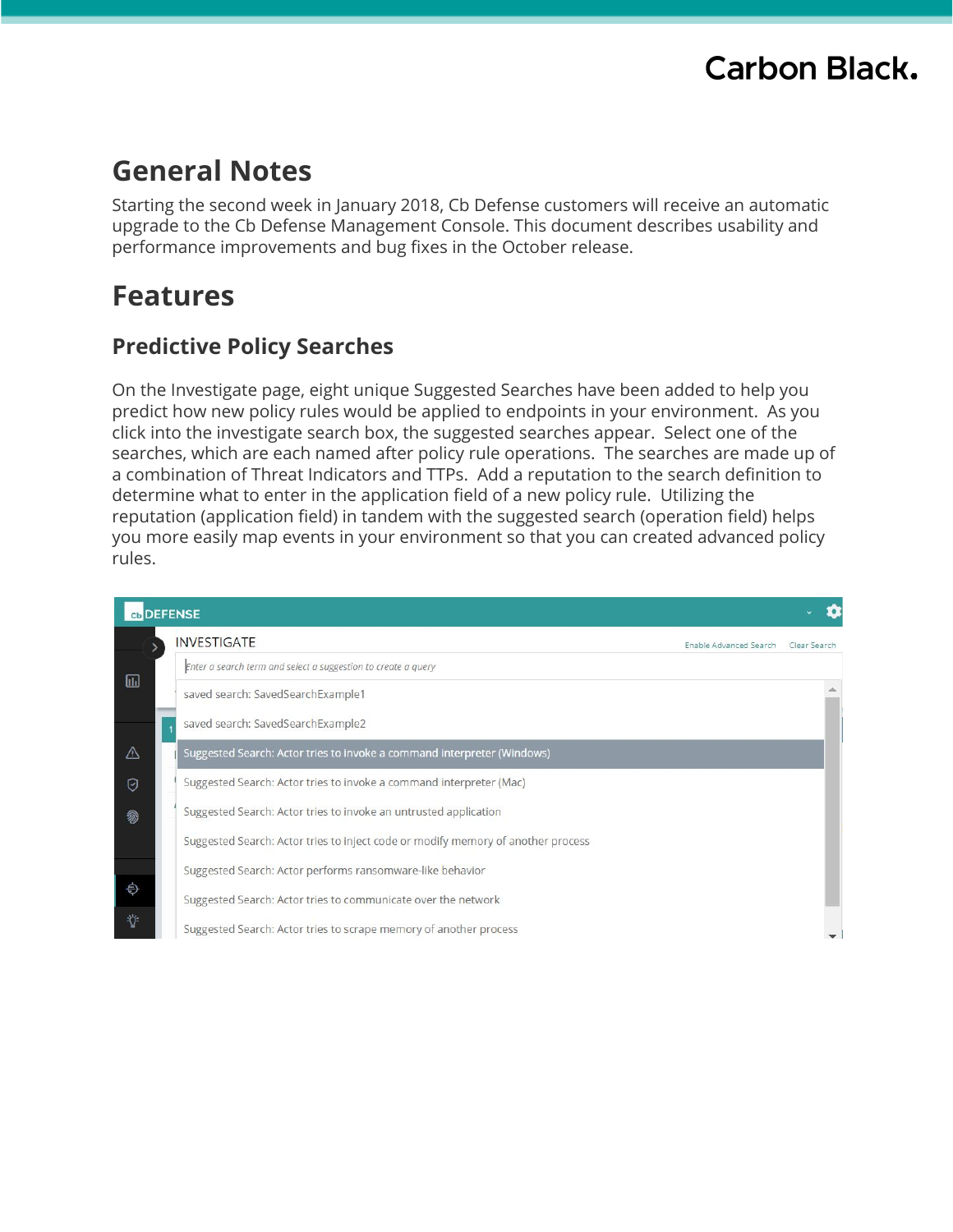### **Usability Improvements**

#### **Cross Application**

In this release, we have improved our users' experience with tables in the product by providing a consistent look and feel to all tables that are display in various pages. In addition to consistency, we have added the capability to store user preferences with respect to the number of rows shown per table. After a user makes a row count selection on a page the selection will be stored on a per user, per page basis.

#### **Alert List**

Added TTP severity colors to TTP tags associated with each alert.



#### **Live Response**

In the Live Response console, we have added the ability to cut and paste, tab complete the names for files and directories, and a link to display all alerts related to the device rather than just those that have occured over the past 24 hours.

#### **Policy Page**

We have added accordion behavior to the Permissions, Blocking and Isolation, and Uploads sections on the Policy Settings page to make it easier for you to narrow your focus to the specific rule set that you are interested in.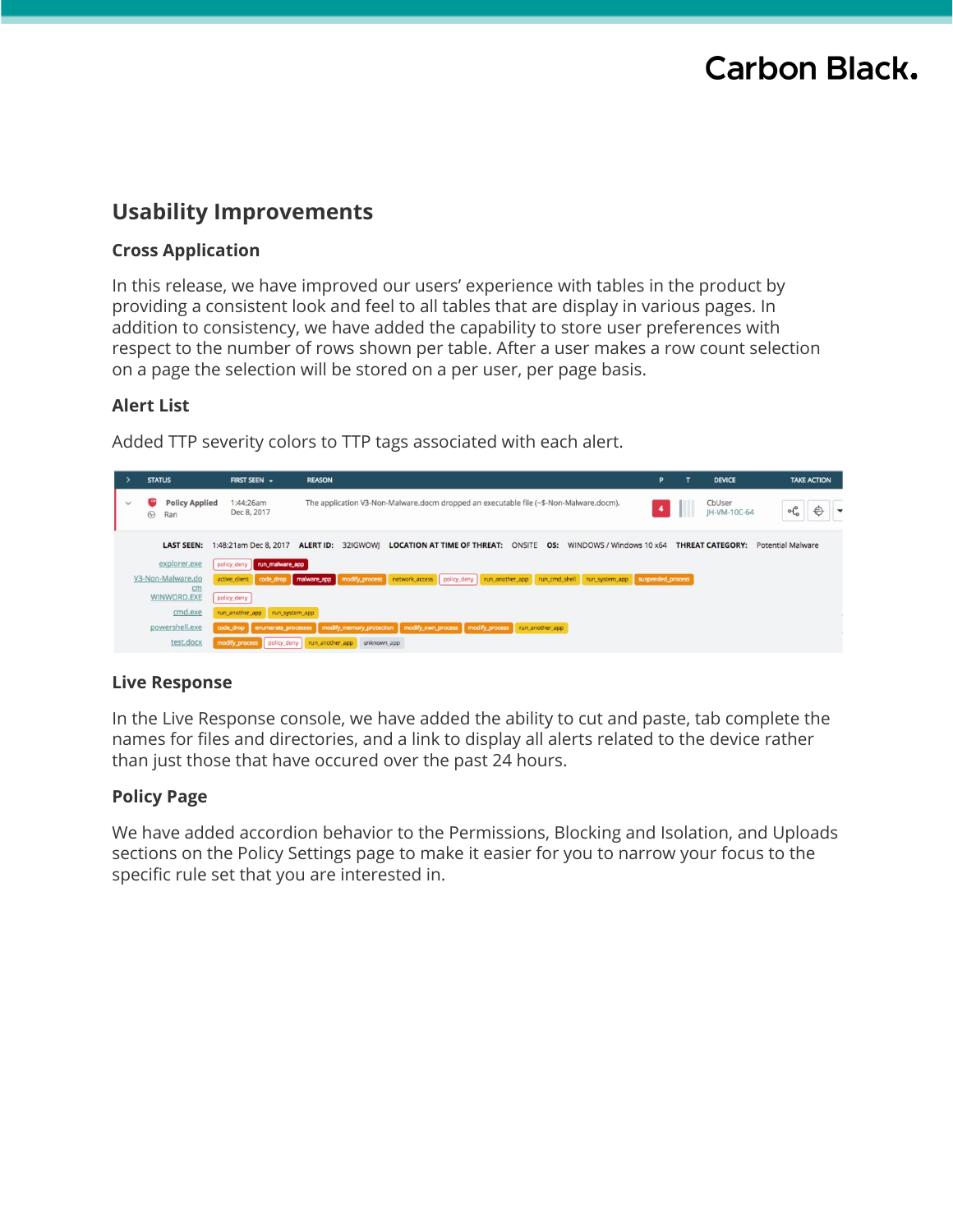### *In coordination with the release of the Windows 3.1 sensor the following features will be enabled for all customers.*

### **Sensor Management**

The Enrollments page has been renamed to Sensor Management to more accurately reflect the capabilities that this page provides our users. In addition to renaming the page, we added the capability to group Cb Defense sensors using specific metadata about the device on which it is installed.

#### *It is important to note that users are not required to create sensor groups and can continue to use the current methods of managing sensors and policies with no change in expected behavior.*

To begin grouping sensors, add your first group by clicking the **Add Group** button now available on this page.



Users can create sensor groups and add sensors to these groups using the following criteria:

For Cb Defense sensors prior to version 3.1:

- Operating system (Any, Windows, macOS)
- Device host name
- Subnet (The subnet filtering is applied to the internal IP address of the sensor.)

For Cb Defense sensor version 3.1 (in addition to all of the above):

- Active Directory organizational unit (Windows only)
- Active Directory domain (Windows only)
- Active Directory distinguished name (Windows only)

All the sensors in the sensor group receive an automatic assignment to a policy group based on the metadata that is associated with the sensor, and the criteria that you define. This can save you time in managing large numbers of sensors.

For full details on configuring sensor groups please refer to the Cb Defense User Guide.

### **Controlled Uninstall**

For Windows 3.1+ sensors, you can protect the action of uninstalling the sensor at the endpoint by requiring a unique, randomly generated code. Admins can use this feature to enhance their security posture and increase tamper protection from end users.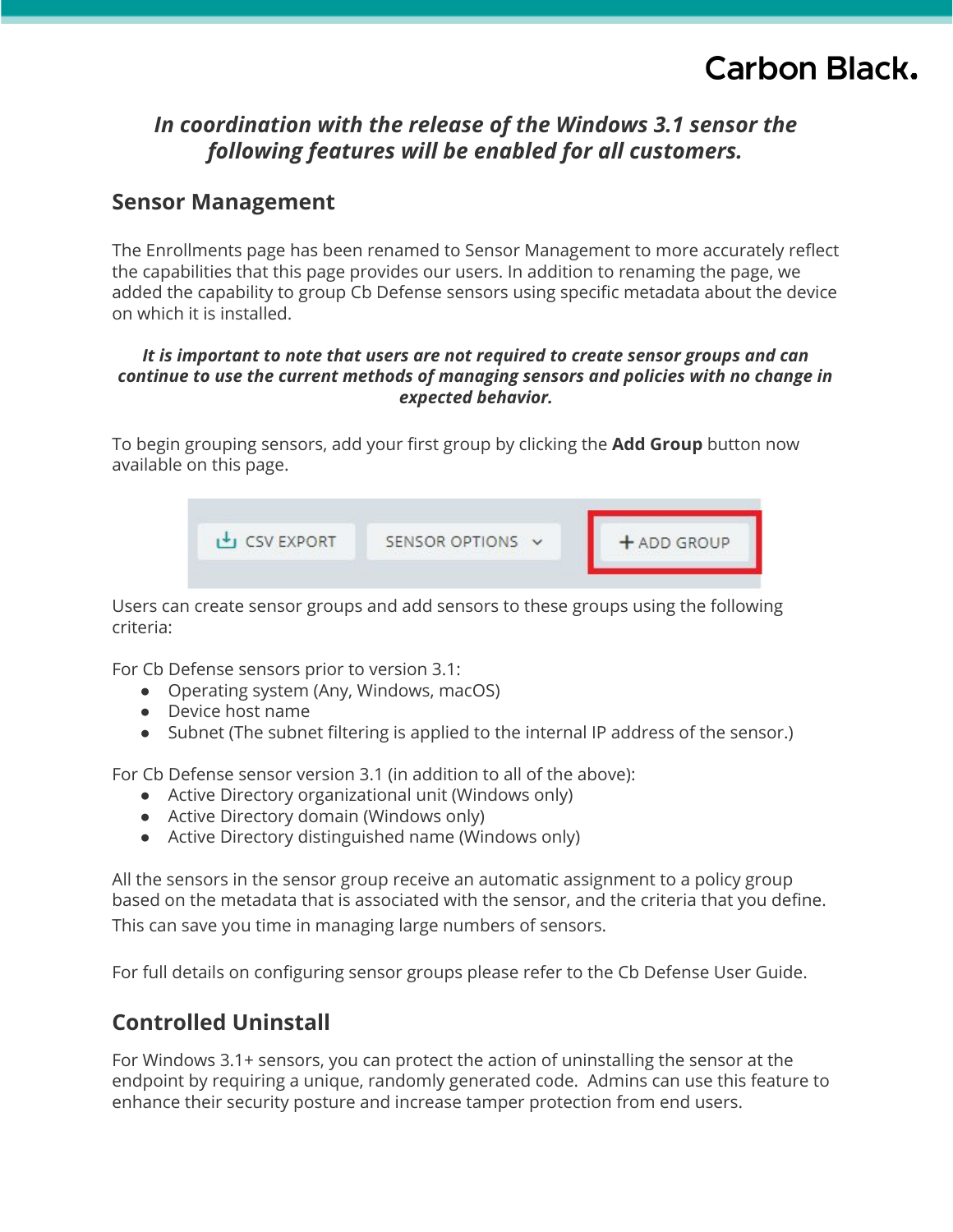The controlled uninstall setting can be enabled per policy group by selecting the "Require Code to Uninstall Sensor" checkbox. After the setting is enabled, there are two uninstall code options--a device-level Uninstall Code, which is used to uninstall individual devices via the command line:

|              | <b>STATUS</b>           | DEVICE NAME *   | USER $\sim$                                                                                                                                                                                                                                              | <b>DEVICE INFO</b>                  | GROUP/POLICY -                  | $T +$ | LAST CHECK-IN -          | <b>TAKE ACTION</b> |
|--------------|-------------------------|-----------------|----------------------------------------------------------------------------------------------------------------------------------------------------------------------------------------------------------------------------------------------------------|-------------------------------------|---------------------------------|-------|--------------------------|--------------------|
| $\checkmark$ | $\overline{\mathbf{v}}$ | DESKTOP-E6N50PA | 111111@weqwewqeqewewq.com                                                                                                                                                                                                                                | Windows 10 x64<br>(Sensor 3.1.0.11) | <b>Windows Group</b><br>default |       | 8:18:07am<br>Nov 7, 2017 | ♦                  |
|              |                         |                 | Installation Code: 8T3K6AH301Q70#7O2AEZ370#7A8X Expires: 8:16:29am Nov 14, 2017 Device ID: 99501 Internal IP: 192.168.136.131 External IP: 104.207.192.98 0<br>Registered: 8:17:51am Nov 7, 2017 Live Response Status: DISABLED Uninstall Code: 35EQCCYG |                                     |                                 |       |                          |                    |

and an org-level Company Deregistration Code, which can be used to uninstall the sensor on multiple devices simultaneously using .bat files or SCCM.

|              | This is your company code which can be used for     |  |
|--------------|-----------------------------------------------------|--|
|              | uninstalling sensors from endpoints if their policy |  |
| requires it. |                                                     |  |

Sensors that have been uninstalled will be tracked in the audit log.

### **Browsers Supported**

- On Windows Firefox, Chrome, and Edge
- On Mac Safari, Firefox, and Chrome

Note that IE11 is not a supported browser.

### **Issues Resolved in January**

| ID                    | <b>Description</b>                                                                                                                               |
|-----------------------|--------------------------------------------------------------------------------------------------------------------------------------------------|
| <b>DSER-4691</b>      | Deleted devices should no longer show up in the UI.                                                                                              |
| EA-10361              | Resolved an issue that prevented <b>Unsupported OS</b> from appearing as a<br>Sensor Bypass reason.                                              |
| EA-10913,<br>EA-10797 | Resolved an issue that caused irrelevant events to appear alongside<br>alert events when selecting an alert on the Alerts page and drilling into |